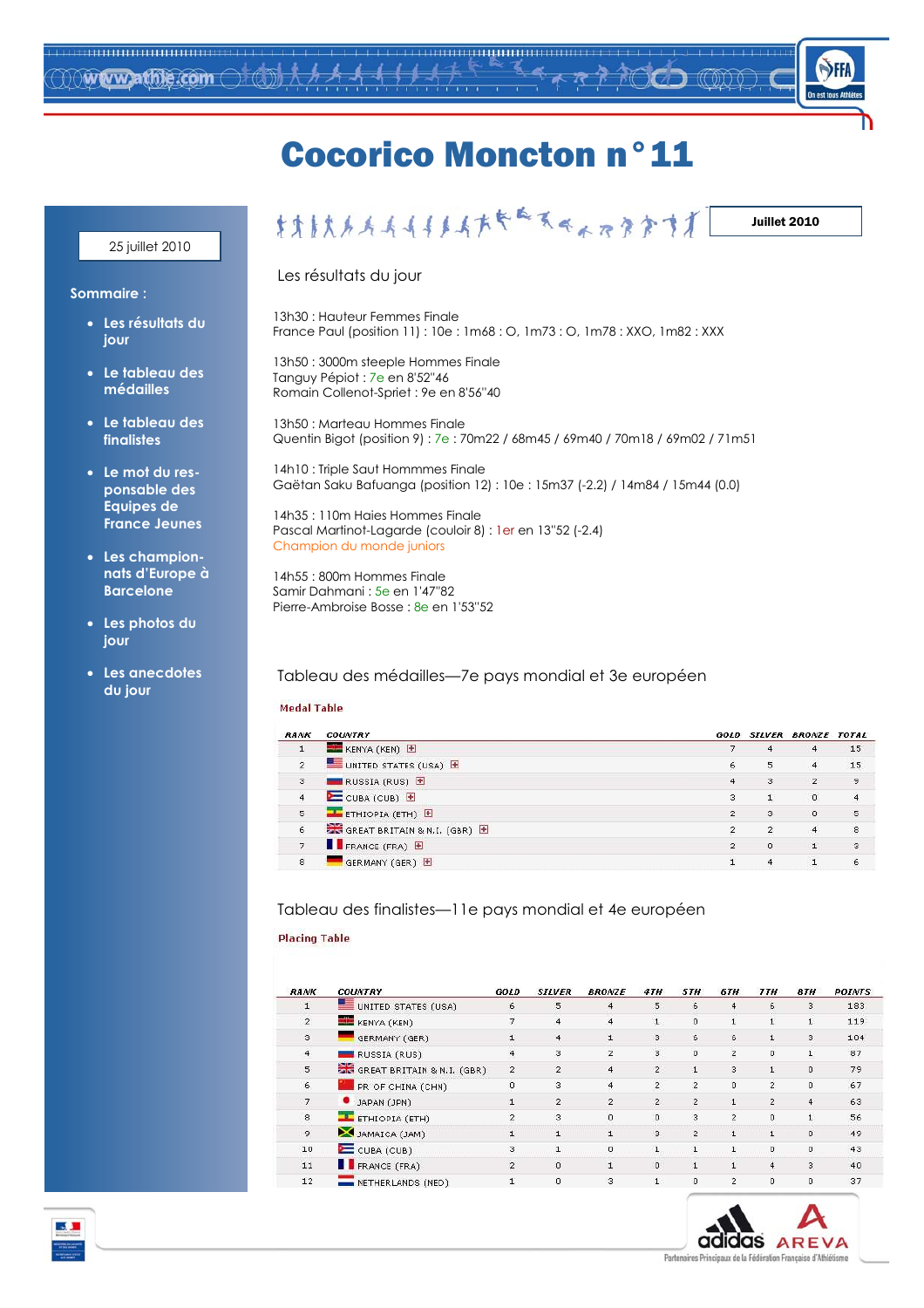#### Les réactions du jour



Romain Collenot-Spriet, 9ème de la finale du 3000m steeple en 8'56''40 : « Je m'attendais à ce que la course parte sur des bases rapides. Je fais neuvième, je suis un peu décu c'est normal. J'ai donné ce que j'avais. Je paye l'effort que j'ai fait lorsque je suis revenu sur le japonais et l'éthiopien. C'est une bonne expérience, je ne suis que junior un. On le savait il y aurait deux courses, une pour le podium avec les africains et une pour une place de finaliste avec les autres. C'est un autre monde, ce n'est pas les mêmes conditions d'entraînement, eux courent pour vivre alors que nous c'est plus pour nous-mêmes.»



Tanguy Pépiot, 7ème de la finale du 3000m steeple en 8'52''46 : « C'est parti vite, j'ai essayé de me placer. Il y avait toujours quelqu'un devant moi qui me gênait du coup j'ai passé de la mauvaise jambe toute la course. Ma arande déception c'est le dernier kilomètre car je n'y ai pas cru mentalement. Comme je n'étais pas bien du tout dans la course je suis resté un peu derrière et à 300m j'en avais encore plein dans les jambes. J'aurais du attaquer plus tôt et j'aurais fait sixième mais bon cela ne change pas grandchose car même avec cinq secondes de moins cela donnait la même place. J'ai eu du mal à me remettre dedans après ma qualification assorti de mon record personnel. J'aurais signé direct, en arrivant ici, si on m'avait

que je finirais septième.»



France Paul, 10ème de la finale du saut en hauteur avec 1,78m : « Dans mon virage je prenait plein de vent de face. Comme j'ai tendance à être un peu basse, là c'était dur. Et puis juste avant ma dernière tentative à 1,82, Pascal est champion du monde, j'ai eu du mal, du coup, à me concentrer. Pourtant c'est mon meilleur essai, le mieux engagé. J'ai eu mal aux périostes chez la première fois que cela que me fait cela depuis cadette mais bon au final c'est surtout le vent qui m'a le plus gêné. Je fais deux fois 1,78m et j'ai atteint la finale, cela reste un bilan correct, mais pas plus. »



Pascal Martinot-Lagarde, champion du monde du 110m haies en 13"52 : « Je suis arrivé avec quelques soucis de sommeil ces derniers jours. En demifinale, hier, je n'étais pas trop dans mon assiette. Mais j'ai mis de côté ces petits problèmes et je me suis surpassé. J'ai foncé, foncé ... La faute à la troisième haie ? Je ne m'en rends même pas compte, moi ce que j'ai remarqué c'est la neuvième où je touche le coureur du couloir d'à côté. Je ne voyais pas spécialement les autres devant moi mais plutôt à ma hauteur mais sur la fin je les rattrapais. Maintenant je vais pouvoir savourer tout cela et aller au McDo'! Ca fait longtemps que je n'ai pas mangé des cochonneries! On va faire la fête, je ne vais pas dormir pendant très longtemps!»



Quentin Bigot, 7ème de la finale du lancer de marteau avec 71,51m : « Je suis très content de mon concours. Sur le dernier essai je m'arrache et je lance à trente centimètres de mon record. Je valide tous mes essais. J'avais l'impression qu'il me manquait peut être un peu de punch, de patate mais au dernier essai j'ai tout tenté. 71,51m je trouve cela vachement bien. Je suis le seul junior un dans les huit, c'est bien pour les Europe de l'année prochaine.»



Samir Dahmani, 5ème de la finale du 800m en 1'47''82 : « Je suis un petit peu déçu. Que l'on soit quatrième ou huitième c'est la même chose. Ce qui compte c'est de faire un podium, j'ai essayé de me battre pour. Il me manquait quelques entraînements pour avoir plus de rythme. Je n'ai pas voulu partir trop vite comme hier, en demi-finales, pour essayer de relancer vers la fin mais il m'a manqué quelques séances pour faire la différence. Je reviens de loin, il y a trois semaines j'étais encore incertain pour ces championnats du Monde. Aujourd'hui je suis cinquième c'est quand même pas trop mal. »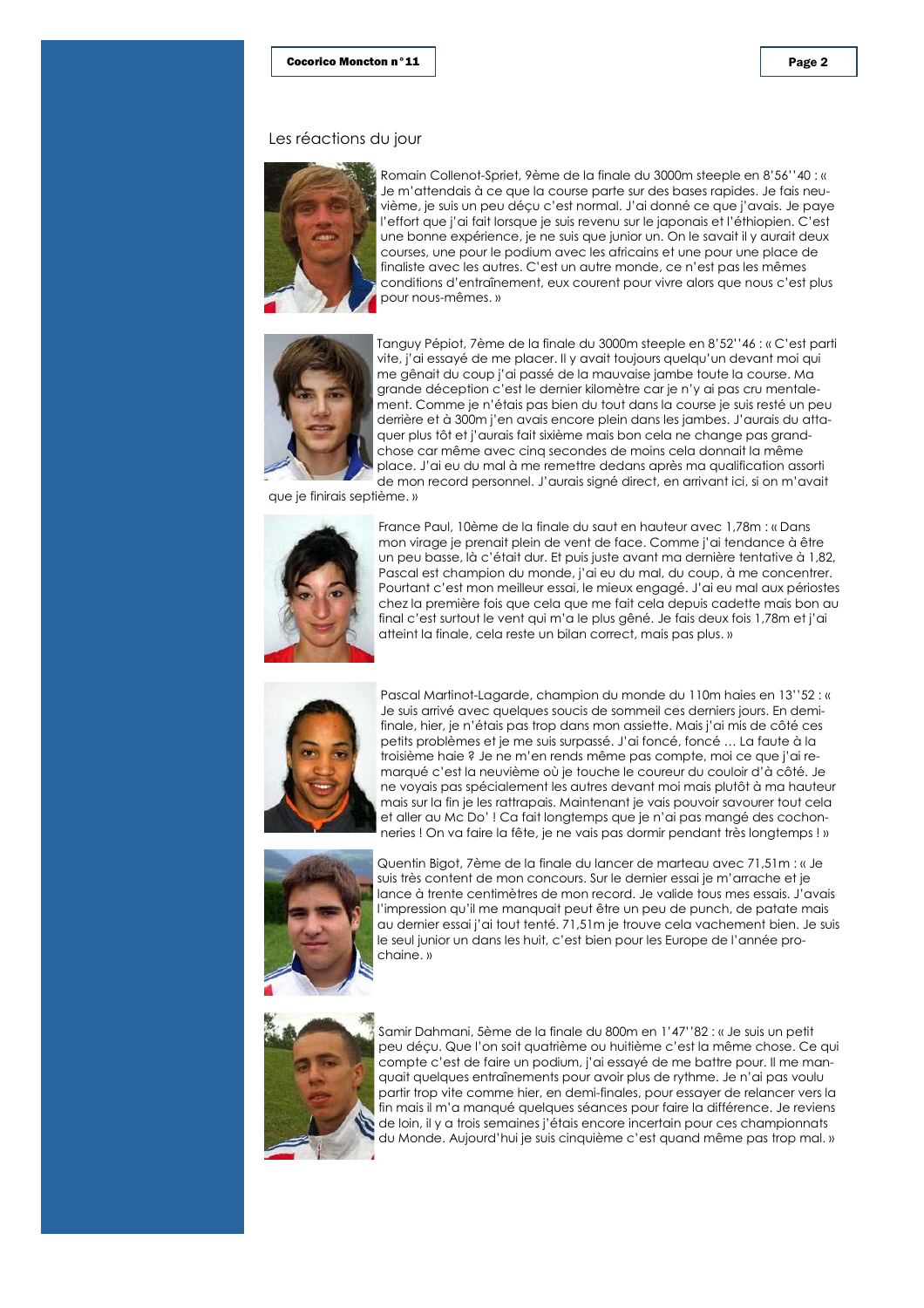

Pierre-Ambroise Bosse, 8ème de la finale du 800m en 1'53''52 : « Cela a été très, très dur. Il ne faut pas rêver, je n'avais pas de jambes, je l'ai senti dès l'échauffement. J'ai essayé de partir vite pour être devant afin de ralentir la course mais cela n'a pas du tout marché, ils sont partis encore plus vite que moi. J'ai essayé de me battre jusqu'à l'arrivée. Je suis surtout déçu pour Samir. Pour moi cela reste un championnat très, très satisfaisant. Je suis vraiment content d'être venu ici. Me qualifier en finale je n'y pensais vraiment pas. Je remercie mon entraîneur Bernard Mossant, que je vais malheureusement auitter l'année prochaine pour aller m'entraîner à l'Insep, c'est grâce à lui que je suis arrivé jusque là. »

#### Le mot du responsable des Equipes de France Jeunes



Un bilan très positif

La France pointe à la septième place du classement des médailles, troisième nation européenne, dans une hiérarchie dominée par le Kenya (15 médailles, 7 en or), puis les Etats-Unis (15 médailles, 6 en or), et la Russie (9 et 4). Au classement des finalistes, la « placing table », les Bleus finissent onzième, avec 40 points, tandis que les Etats-Unis prennent leur revanche sur le Kenya (183 points contre 119).

Il s'aait « d'un très bon championnat du Monde ». Sur les quatre chances de médailles, on en obtient trois dont deux titres mondiaux. Les leaders annoncés de l'équipe de France ont su tenir leur rang. On n'a pas connu trop de déchets sur les entrées en finale avec de bonnes surprises mais aussi, comme

dans chaque championnat, quelques déceptions. La France est dans la cour des grands. Il ne restera plus, maintenant, qu'à y rester dans deux ans du côté de Barcelone ...

#### Championnats d'Europe Seniors à Barcelone

L'ensemble des athlètes et de l'encadrement de ces 13e championnats du Monde juniors souhaite une bonne compétition à l'équipe de France seniors.

Que la réussite et l'amour du maillot tricolore vous accompagnent tout au long de ces championnats.